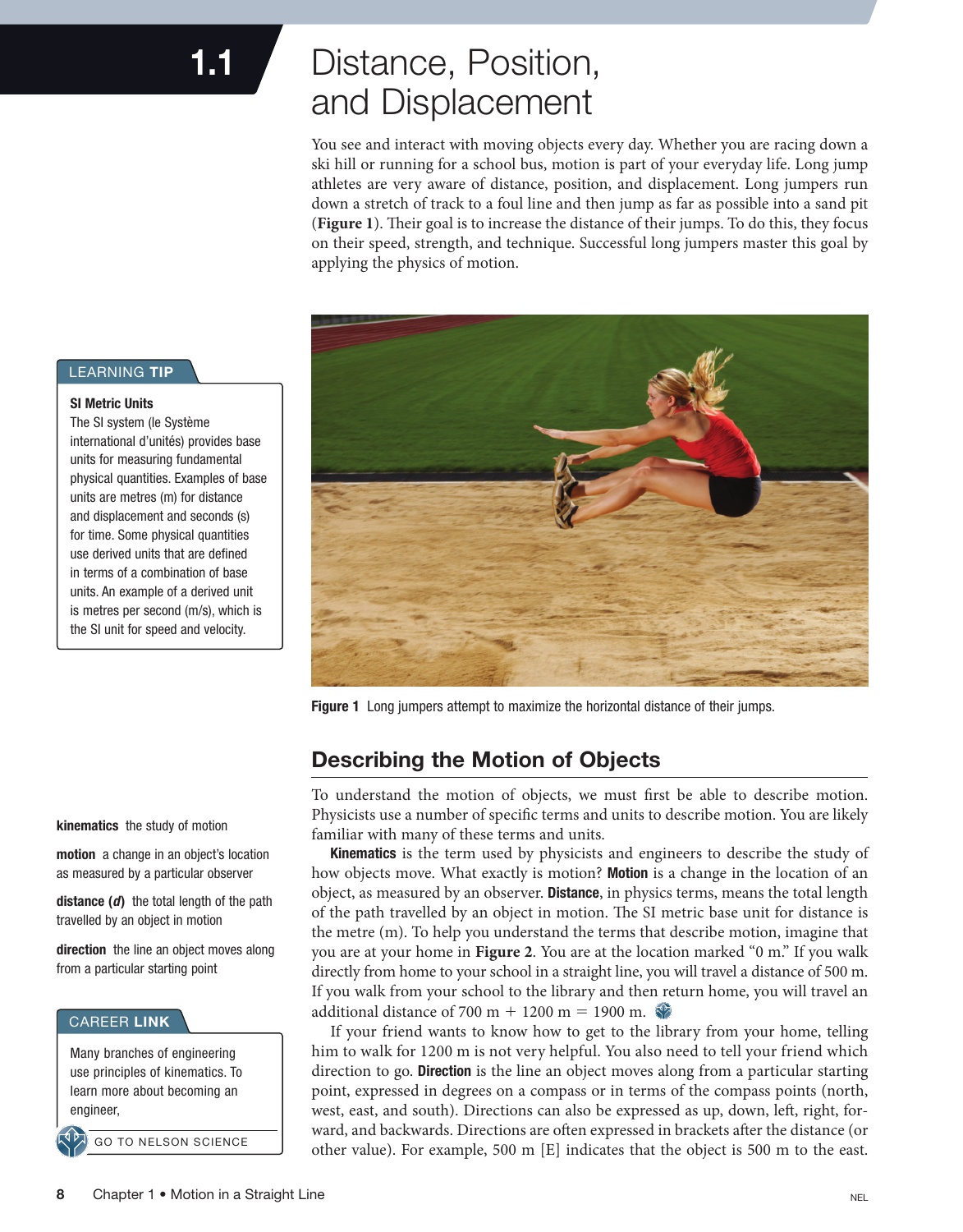Direction is important when describing motion. If the school in Figure 2 is your starting point, the library is in a different direction from your school than your home is. If the library is your starting point, then your school and home are in the same direction.



#### Scalar and vector Quantities

A scalar quantity is a quantity that has magnitude (size) only. Distance is an example of a scalar quantity. Since direction is so important in describing motion, physicists frequently use terms that include direction in their definitions. A **vector** is a quantity that has magnitude (size) and also direction. An arrow is placed above the symbol for a variable when it represents a vector quantity.

## **Position and Displacement**

Position is the distance and direction of an object from a particular reference point. Position is a vector quantity represented by the symbol *d* . Notice the vector arrow above r<br>→ the symbol *d*. This arrow indicates that position is a vector: it has a direction as well as a magnitude. For example, if home is your reference point, the position of the school in Figure 2 is 500 m [E]. Note that the magnitude of the position is the same as the straight-line distance (500 m) from home to school, but the position also includes the direction (due east  $[E]$ ). The position of the school from point 0 m can be described by the equation

 $d_{\rm school} = 500$  m  $\left[$  E $\right]$ >

Now assume that the library is your reference point, or the point  $0$  m. The position of the school from the reference point (library) can be described by the equation

$$
\vec{d}_{\text{school}} = 700 \text{ m} \text{ [W]}
$$

Once the position of an object has been described, you can describe what happens to the object when it moves from that position. This is **displacement**—the change in an object's position. Displacement is represented by the symbol  $\Delta d$ . > Notice the vector arrow indicating that displacement is a vector quantity. The triangle symbol ∆ is the Greek letter delta. Delta is always read as "change in," so D*d* ;<br>→ is read as "change in position." As with any change, displacement can be calculated by subtracting the initial position vector from the final position vector:

$$
\Delta \vec{d} = \vec{d}_{\text{final}} - \vec{d}_{\text{initial}}
$$

When an object changes its position more than once (experiences two or more displacements), the total displacement  $\Delta d_{\rm T}$  of the object can be calculated by adding > the displacements using the following equation:

$$
\Delta \vec{d}_T = \Delta \vec{d}_1 + \Delta \vec{d}_2
$$

**Figure 2** Distance and direction along a straight line

scalar a quantity that has only magnitude (size)

**vector** a quantity that has magnitude (size) and direction

| <b>WEB LINK</b>                            |  |
|--------------------------------------------|--|
| To review scalar and vector<br>quantities. |  |
| <b>GO TO NELSON SCIENCE</b>                |  |

position (*d* ) the distance and direction of > an object from a reference point

displacement  $(\Delta d)$  the change in > position of an object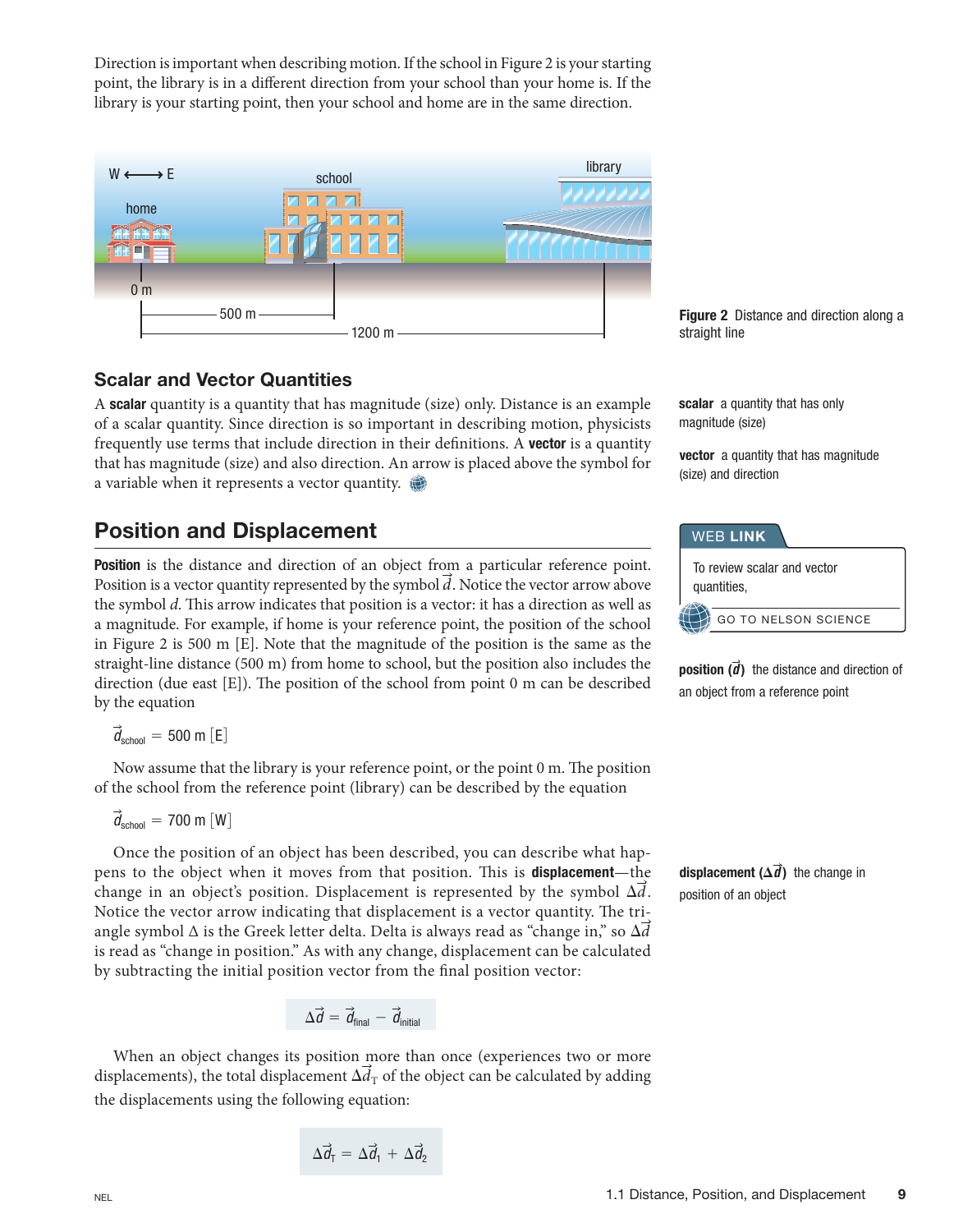When you walk from one place to another, your position changes. This change in your position is displacement. The displacement can be calculated using your position at the beginning and the end of your journey with the equation  $\Delta\acute{d}$  =  $\acute{d}_{\rm final}$  –  $\acute{d}_{\rm initial}$ . Remember > !<br>→ > that position is a vector quantity, so you have to take direction into account. In the following Sample Problems, we will calculate displacements using a range of techniques. Refer to Figure 3 for the first three Sample Problems.

 In Sample Problem 1, we will calculate the displacement of an object with an initial position of 0 m.





## **Sample Problem 1:** Calculating Displacement from a Zero Starting Point by Vector Subtraction

Imagine that you walk from home to school in a straight-line route. What is your displacement?

#### Solution

Figure 3 shows that home is the starting point for your journey. When you are at home, your position has not changed. Therefore, your initial position is zero. Your school has a position of 500 m [E] relative to your home.

**Required:** 
$$
\Delta \vec{d}
$$
\n**Analysis:**  $\Delta \vec{d} = \vec{d}_{\text{school}} - \vec{d}_{\text{home}}$ \n**Solution:**  $\Delta \vec{d} = \vec{d}_{\text{school}} - \vec{d}_{\text{home}}$ \n $= 500 \text{ m} \, [\text{E}] - 0 \text{ m}$ \n $\Delta \vec{d} = 500 \text{ m} \, [\text{E}]$ 

Statement: Your displacement when walking from your home to school is 500 m [E].

**Given:**  $\dot{d}_{\rm school} = 500$  m [E];  $\dot{d}_{\rm home} = 0$  m > >

## **Sample Problem 2: Calculating Displacement by Vector Subtraction**

What is your displacement if you walk from your school to the library? Note that all positions are measured relative to your home.

Given: 
$$
\vec{d}_{\text{school}} = 500 \text{ m [E]}; \vec{d}_{\text{library}} = 1200 \text{ m [E]}
$$
  
\n**Required:**  $\Delta \vec{d}$   
\n**Analysis:**  $\Delta \vec{d} = \vec{d}_{\text{library}} - \vec{d}_{\text{school}}$   
\n**Solution:**  $\Delta \vec{d} = \vec{d}_{\text{library}} - \vec{d}_{\text{school}}$   
\n= 1200 m [E] - 500 m [E]  
\n $\Delta \vec{d} = 700 \text{ m [E]}$ 

Statement: Your displacement when walking from school to the library is 700 m [E].

Defining the initial starting position of your motion as 0 m will often make displacement problems simpler. In Sample Problem 2, if we had defined 0 m as being the location of the school, it would have been obvious from the diagram that the displacement from the school to the library is 700 m [E].

#### **Sample Problem 3: Calculating Total Displacement by Vector Addition**

One night after working at the library, you decide to go to the mall. What is your total displacement when walking from the library to the mall?

**Given:**  $\Delta d_1 = 1200$  m [W];  $\Delta d_2 = 1000$  m [W] (from Figure 3) > > Required:  $\Delta d_{\rm T}$ >

Analysis: In this problem, we are not simply calculating a change in position, we are finding the sum of two different displacements. The displacements are given in Figure 3. To calculate the total displacement, we will need to use vector addition. This is simple if both vectors have the same direction.

If the displacement from the library to your home is represented by  $\Delta d_1$  and the displacement from your home ;<br>> to the mall is represented by  $\Delta d_2$ , then the total displacement, )<br>→  $\Delta \vec{d}_{\textsf{T}}$ , is given by vector addition of these two displacements: י<br>≺

$$
\Delta \vec{d}_{\text{T}} = \Delta \vec{d}_1 + \Delta \vec{d}_2
$$
  
\nSolution: 
$$
\Delta \vec{d}_{\text{T}} = \Delta \vec{d}_1 + \Delta \vec{d}_2
$$
  
\n= 1200 m [W] + 1000 m [W]  
\n
$$
\Delta \vec{d}_{\text{T}} = 2200 \text{ m} [W]
$$

>

>

>

Statement: When walking from the library to the mall, you experience a displacement of 2200 m [W].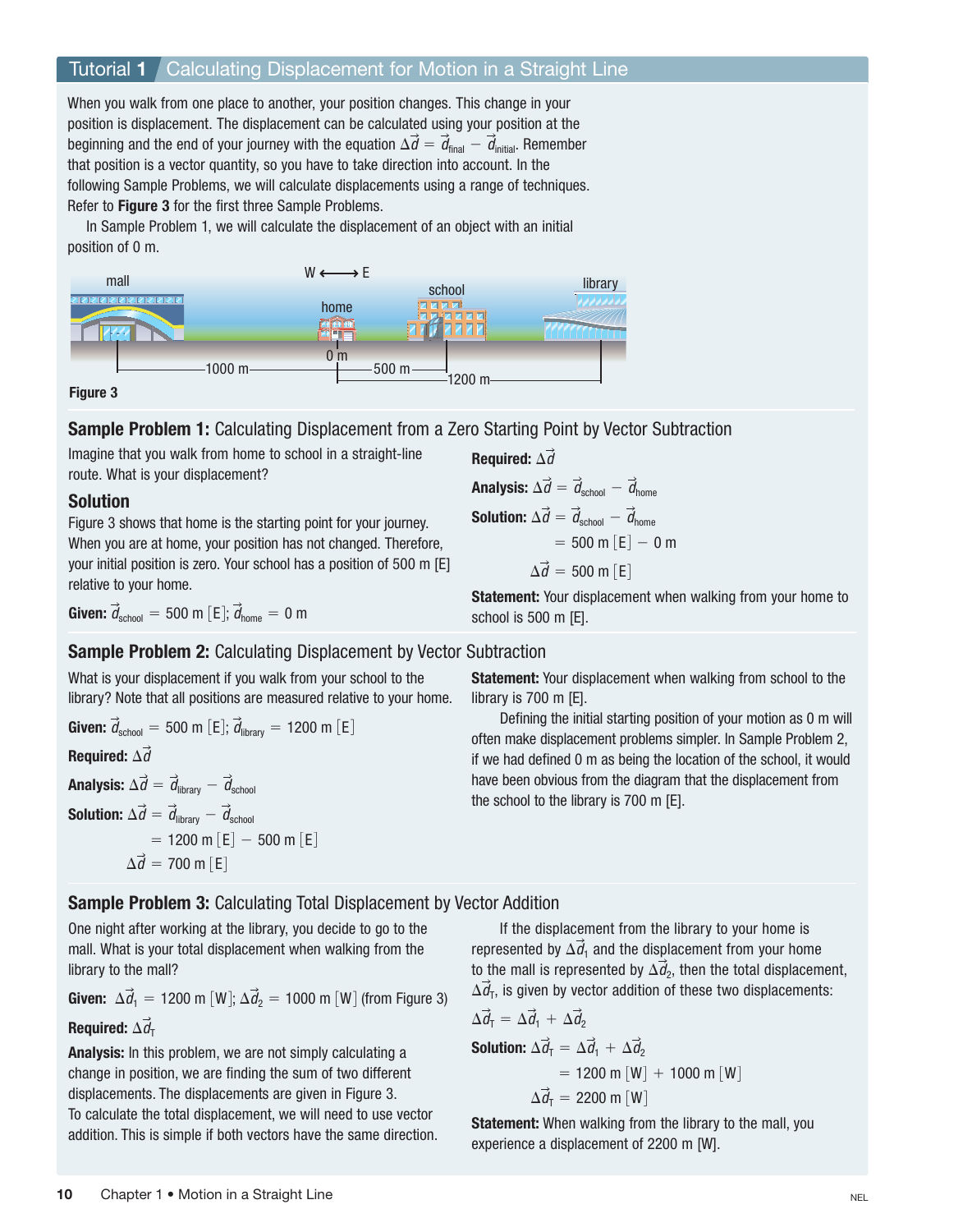#### **Sample Problem 4:** Calculating Total Displacement by Adding Displacements in Opposite Directions

A dog is practising for her agility competition. She leaves her trainer and runs 80 m due west to pick up a ball. She then carries the ball 27 m due east and drops it into a bucket. What is the dog's total displacement?

## Solution

In this problem, the given values are displacements. To calculate the total displacement, we will add these two displacement vectors.

**Given:**  $\Delta \dot{d}_1 = 80$  m [W];  $\Delta \dot{d}_2 = 27$  m [E] > >

Required:  $\Delta \vec{d}_{\text{T}}$ >

Analysis:  $\Delta \vec{d}_{\textsf{T}} = \Delta \vec{d}_1 + \Delta \vec{d}_2$ > > > Solution:  $\Delta \vec{d}_{\textsf{T}} = \Delta \vec{d}_1 + \Delta \vec{d}_2$ > > >  $= 80 \text{ m } [W] + 27 \text{ m } [E]$ 

## **Practice**

- 1. A golfer hits a ball from a golf tee at a position of 16.4 m [W] relative to the clubhouse. The ball comes to rest at a position of 64.9 m [W] relative to the clubhouse. Determine the displacement of the golf ball.  $\Box$  [ans: 48.5 m [W]]
- 2. A rabbit runs 3.8 m [N] and stops to nibble on some grass. The rabbit then hops 6.3 m [N] to scratch against a small tree. What is the rabbit's total displacement?  $\blacksquare$  [ans: 10.1 m [N]]
- 3. A skateboarder slides 4.2 m up a ramp, stops, and then slides 2.7 m down the ramp before jumping off. What is his total displacement up the ramp?  $\blacksquare$  [ans: 1.5 m [up]]

# Vector Scale Diagrams

In Tutorial 1, you used algebra to determine the displacement of an object in a straight line. However, there is another method you can use to solve displacement problems: vector scale diagrams. Vector scale diagrams show the vectors associated with a displacement drawn to a particular scale. A vector can be represented by a directed line segment, which is a straight line between two points with a specific direction. Line segments have magnitude only (**Figure 4(a)**). A directed line segment is a line segment ments nave magnitude only (**rigure 4(a)**). A directed line segment is a line segment<br>with an arrowhead pointing in a particular direction (**Figure 4(b)**). For example,  $\overrightarrow{AB}$  is with an arrownead pointing in a particular direction (Figure 4(b)). For <u>exa</u>mple, *AB* is a line segment in the direction from point A to point B. Line segment  $\overrightarrow{BA}$  is the same line segment but in the direction from point B to point A (**Figure 4(c)**). A directed line segment that represents a vector always has two ends. The end with the arrowhead is referred to as the tip. The other end is the tail. A vector scale diagram is a representation of motion using directed line segments drawn to scale with arrowheads to show their specific directions. Vector scale diagrams are very useful in measuring the total displacement of an object from its original position.



Figure 4 (a) A line segment (b) Directed line segment *AB* (c) Directed line segment *BA*<sup>&</sup>gt;

At this point, it appears that we have a problem. We need to add a vector with a direction [W] to a vector with a direction [E]. We can transform this problem so that both vectors point in the same direction. To do so, consider the direction [E] to be the same as "negative" [W]. The vector 27 m [E] is the same as −27 m [W]. We can therefore rewrite the equation as follows.

$$
= 80 \text{ m }[W] - 27 \text{ m }[W]
$$

$$
\Delta \vec{d}_{\text{T}} = 53 \text{ m} \left[ \text{W} \right]
$$

Statement: The dog's total displacement is 53 m [W].

vector scale diagram a vector diagram drawn using a specific scale

directed line segment a straight line between two points with a specific direction

#### **CAREER LINK**

Geomatics technicians collect data using GPS, surveying, and remote sensing. They also record data using geographic information systems (GIS). GIS analysts capture and manage spatial information for use in government and industry. To learn more about becoming a geomatics technician or GIS analyst,

go to nelson science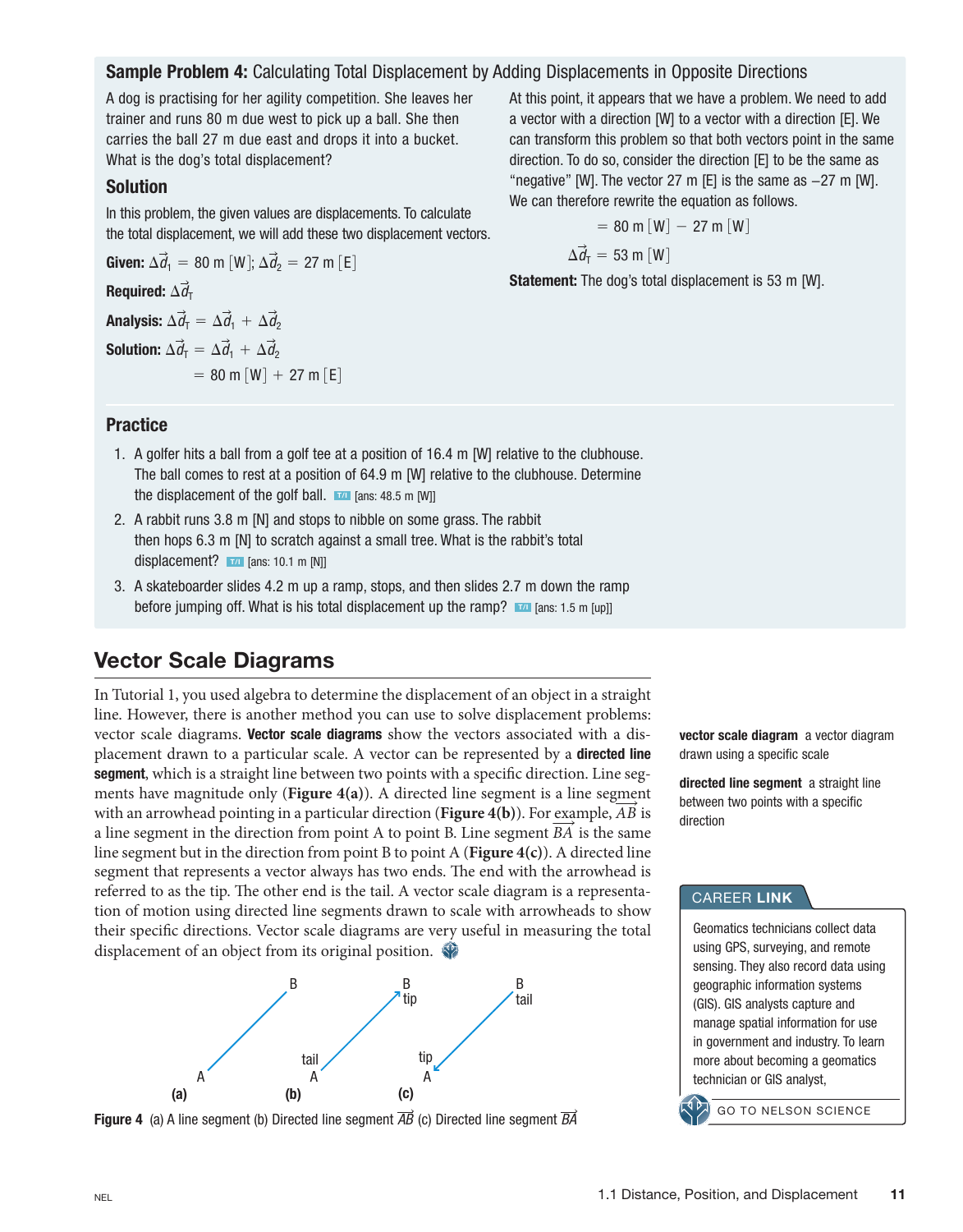Consider two displacements,  $\Delta d_1 = 700$  m [W] and  $\Delta d_2 = 500$  m [W]. We can > > determine the total displacement that results from adding these vectors together by drawing a vector scale diagram. In general, when drawing a vector scale diagram, you should choose scales that produce diagrams approximately one-half to one full page in size. The larger the diagram, the more precise your results will be.

**Figure 5** shows a vector diagram drawn to a scale where 1 cm in the diagram represents 100 m in the real world. Note that each vector in Figure 5 has a tip (the end with an arrowhead) and a tail (the other end). Vectors can be added by joining them tip to tail. This is similar to using a number line in mathematics. Thus, after applying our chosen scale, Figure 5 shows  $\Delta d_1$  drawn as a vector 7.0 cm in length pointing due r<br>≩ west. The tip of  $\Delta d_1$  is joined to the tail of  $\Delta d_2$ . In other words, the displacement  $\Delta d_2$ > > > is drawn as a directed line segment that is 5.0 cm long pointing due west, starting where the displacement  $\Delta \dot{d}_1$  ends. The total displacement,  $\Delta \dot{d}_T$ , is the displacement > > from the tail, or start, of the first vector to the tip, or end, of the second vector. In this case,  $\Delta \dot{d}_T$  points due west and has a length of 12 cm. Converting this measurement )<br>⇒ by applying our scale gives a total displacement of 1200 m [W].

For straight-line motion, vector scale diagrams are not very complex. We will look at more advanced vector scale diagrams in Chapter 2 when we consider motion in two dimensions.

scale 1 cm : 100 m  
\n
$$
\Delta \vec{d}_{\text{T}} = 1200 \text{ m [W]}
$$
\nFigure 5 Vector scale diagram

\nΔ*Q*<sub>2</sub> = 500 m [W] to the right-hand side of the following matrices.

#### **Tutorial 2**  Determining Total Displacement for Two Motions in Opposite Directions Using Vector Scale Diagrams

In the following Sample Problem, we will determine displacement by using vector scale diagrams. Consider an example in which motion occurs in two opposite directions.

### **Sample Problem 1:** Using a Vector Scale Diagram to Determine the Total Displacement for Two Motions in Opposite Directions

Imagine that you are going to visit your friend. Before you get there, you decide to stop at the variety store. If you walk 200 m [N] from your home to the store, and then travel 600 m [S] to your friend's house, what is your total displacement?

#### Solution

Let your initial displacement from your home to the store be  $\Delta d_1$  and your displacement from the store to your friend's house l<br>→ be  $\Delta \hat{d}_2$ . !<br>→

**Given:** 
$$
\Delta \vec{d}_1 = 200
$$
 m [N];  $\Delta \vec{d}_2 = 600$  m [S]

Required:  $\Delta \vec{d}_{\rm T}$ >

Analysis:  $\Delta \vec{\textit{d}}_{\textsf{T}} = \Delta \vec{\textit{d}}_{\textsf{1}} + \Delta \vec{\textit{d}}_{\textsf{2}}$ > > >

**Solution: Figure 6** shows the given vectors, with the tip of  $\Delta\vec{\theta}_1$ > joined to the tail of  $\vec{\Delta d_2}$ . The resultant vector  $\vec{\Delta d_{\rm T}}$  is drawn in red, L<br>→ .ı<br>≻. from the tail of  $\Delta \vec{d}_1$  to the tip of  $\Delta \vec{d}_2$ . The direction of  $\Delta \vec{d}_T$  is [S]. !<br>> > >  $\Delta \vec{d}_\text{T}$  measures 4 cm in length in Figure 6, so using the scale of !<br>> 1 cm : 100 m, the actual magnitude of  $\Delta \dot{d}_{\text{T}}$  is 400 m. )<br>→

Statement: Relative to your starting point at your home, your total displacement is 400 m [S].



Figure 6 Solution scale diagram for adding vectors with a change in direction

N